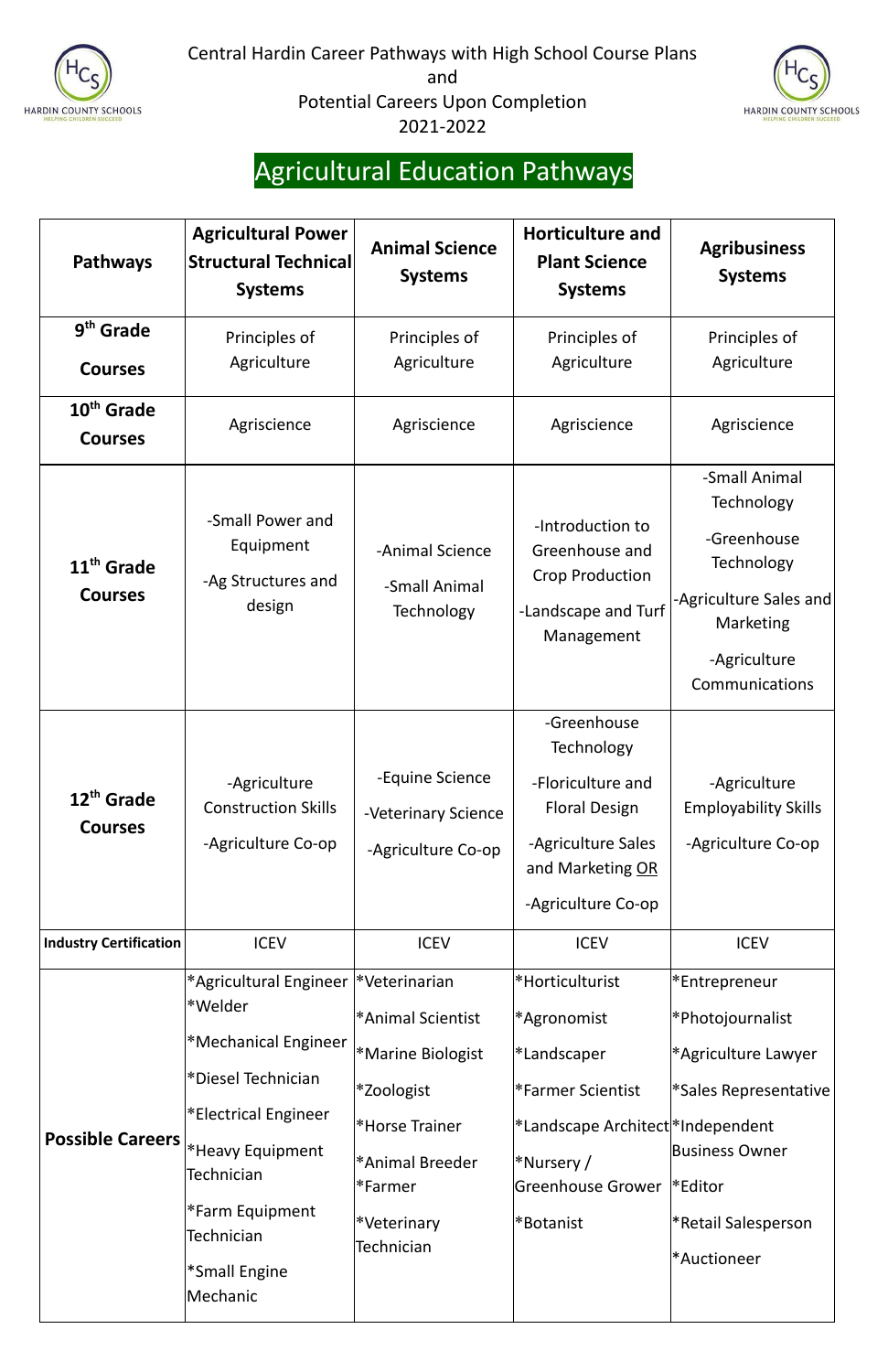



### Business and Marketing Education

| Pathways                                 | <b>Accounting</b>                                                                                                                                                                                                                                                                                            | Administrative<br><b>Support</b>                                                                                                                                                                                                                                                                                                              | <b>E-Commerce</b>                                                                                                                                                                                                                                                                    | <b>Management</b><br>Entrepreneurship                                                                                                                                                                                                            | Hospitality, Travel,<br>Tourism, and<br><b>Recreation</b>                                                                                                                                                                                                                                                                                                    |
|------------------------------------------|--------------------------------------------------------------------------------------------------------------------------------------------------------------------------------------------------------------------------------------------------------------------------------------------------------------|-----------------------------------------------------------------------------------------------------------------------------------------------------------------------------------------------------------------------------------------------------------------------------------------------------------------------------------------------|--------------------------------------------------------------------------------------------------------------------------------------------------------------------------------------------------------------------------------------------------------------------------------------|--------------------------------------------------------------------------------------------------------------------------------------------------------------------------------------------------------------------------------------------------|--------------------------------------------------------------------------------------------------------------------------------------------------------------------------------------------------------------------------------------------------------------------------------------------------------------------------------------------------------------|
| 9 <sup>th</sup> Grade<br><b>Courses</b>  | <b>Business and</b><br><b>Marketing Essentials</b>                                                                                                                                                                                                                                                           | <b>Business and</b><br>Marketing Essentials                                                                                                                                                                                                                                                                                                   | <b>Digital Literacy</b><br>-Business and<br>Marketing Essentials                                                                                                                                                                                                                     | <b>Business and</b><br><b>Marketing Essentials</b>                                                                                                                                                                                               | -Foods and Nutrition<br>OR<br>-FCS Essentials                                                                                                                                                                                                                                                                                                                |
| 10 <sup>th</sup> Grade<br><b>Courses</b> | -Digital Literacy<br>-Office Administrationl                                                                                                                                                                                                                                                                 | <b>Digital Literacy</b>                                                                                                                                                                                                                                                                                                                       | Accounting and<br><b>Finance Foundations</b>                                                                                                                                                                                                                                         | -Digital Literacy<br>-Accounting and<br><b>Finance Foundations</b>                                                                                                                                                                               | Principles of<br>Hospitality                                                                                                                                                                                                                                                                                                                                 |
| 11 <sup>th</sup> Grade<br><b>Courses</b> | -Accounting and<br><b>Finance Foundations</b>                                                                                                                                                                                                                                                                | -Office<br>Administration<br>-Medical<br>Terminology                                                                                                                                                                                                                                                                                          | -Office<br>Administration<br>-Intro to<br>Management                                                                                                                                                                                                                                 | -Intro to<br>Management                                                                                                                                                                                                                          | -Marketing Principles<br>-Advanced Foods and<br><b>Nutrition</b>                                                                                                                                                                                                                                                                                             |
| 12 <sup>th</sup> Grade<br><b>Courses</b> | -Advanced<br>Accounting<br>-Personal Finance<br>-Business Co-Op                                                                                                                                                                                                                                              | -Personal Finance<br>-Business Co-Op<br>-Accounting                                                                                                                                                                                                                                                                                           | -Multimedia<br>Publishing<br>-Business Co-Op                                                                                                                                                                                                                                         | -Personal Finance<br>-Marketing Principles<br>-Business Co-Op                                                                                                                                                                                    | <b>Marketing Education</b><br>$Co$ -op                                                                                                                                                                                                                                                                                                                       |
| <b>Industry</b><br><b>Certification</b>  | <b>MOS</b><br>(Excel, P.P., Word)<br><b>AND ASK</b>                                                                                                                                                                                                                                                          | <b>MOS</b><br>(Excel, P.P., Word)<br><b>AND ASK</b>                                                                                                                                                                                                                                                                                           | <b>MOS</b><br>(Excel, P.P., Word)<br><b>AND ASK</b>                                                                                                                                                                                                                                  | <b>ASK</b>                                                                                                                                                                                                                                       | <b>CHTMP</b>                                                                                                                                                                                                                                                                                                                                                 |
|                                          | *Account Manager<br>*Accountant<br>*Appraiser *Auditor<br>*Bank Teller<br>*Bookkeeper<br>*Federal Agent<br>*Forensic Accountant  Professional<br>*Investment Advisor<br>*Investment Banker<br>*Loan Officer<br><b>Possible Careers  *Money Manager</b><br>*Mortgage Broker<br>*Statistician<br>*Tax Preparer | *Administrative<br>Assistant<br><b>Event Planner*</b><br>*Healthcare<br>Administrator<br>*Health Records<br><sup>*</sup> Human Resources<br>Specialist<br>*Insurance Claim<br>Adjuster<br>*Legal Secretary<br>*Management<br>Consultant<br>*Medical Assistant<br>*Office Manager<br>*Paralegal<br>*Proofreader<br><i><b>*Travel Agent</b></i> | *Communication<br>Specialist<br>*E-Business<br>Consultant<br>*Economic<br>Development<br><b>Officer</b><br>*Media Buyer<br>i <sup>*</sup> Retail Buyer *Retail <br> *Insurance Agent<br>Salesperson<br>*Sales<br>Representative<br>*Web Developer<br>*Webmaster<br>*Website Designer | *Association<br>Manager<br><b>E</b> Bed and Breakfast <sup>*</sup><br>Proprietor<br><b>Entrepreneur</b> *<br><b>Event Planner*</b><br>*Hotel/Motel<br>Manager<br>*Insurance Claims<br>Adjuster<br><b>*Property Manager</b><br>*Volunteer Manager | *Travel Agent<br>* Manager (restaurant <br>/hotel/Resort)<br>*Event Planner<br>*Spa Manager<br>*Sports Event<br>Manager<br>*Wedding<br>Coordinator<br>*Caterer<br>*Executive Chef<br>*Group Sales<br>*Tour Guide<br>*Conference and<br><b>Convention Center</b><br>Worker /Manager<br>*Marketing for a City<br>or Company<br>*Theme Park<br>Marketer/Manager |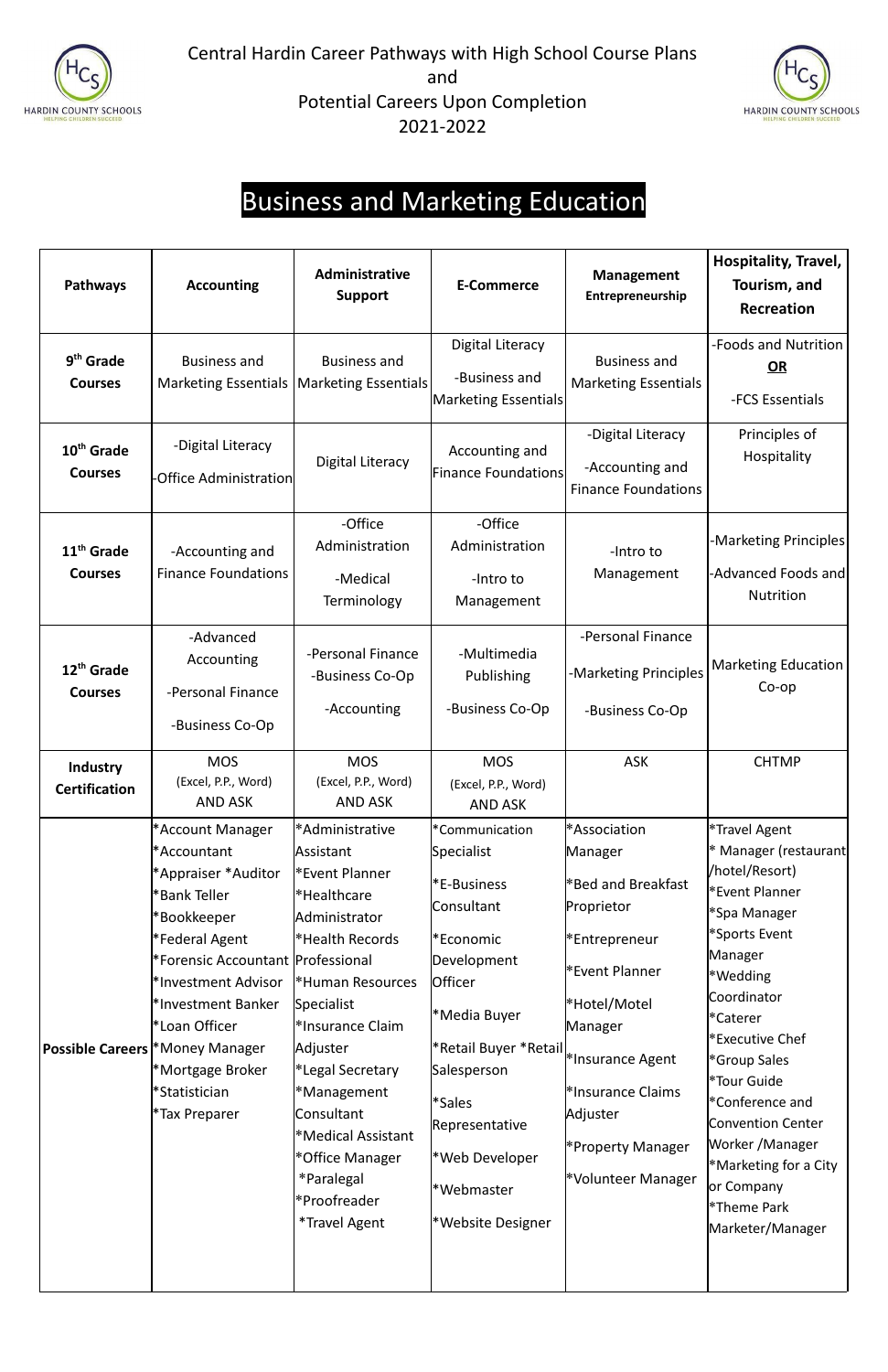



#### Engineering Pathways

| <b>Pathways</b>                          | <b>Civil Engineering</b>                                                                                                                                                                                                                                                                                                           | <b>Electrical Electronics</b>                                                                                                                                                                                                                                                                                 | <b>Flight and</b>                                                                                                                                                                                                                                                                                  | <b>Mechanical</b>                                                                                                                                                                                                                                                                                                                                                            |
|------------------------------------------|------------------------------------------------------------------------------------------------------------------------------------------------------------------------------------------------------------------------------------------------------------------------------------------------------------------------------------|---------------------------------------------------------------------------------------------------------------------------------------------------------------------------------------------------------------------------------------------------------------------------------------------------------------|----------------------------------------------------------------------------------------------------------------------------------------------------------------------------------------------------------------------------------------------------------------------------------------------------|------------------------------------------------------------------------------------------------------------------------------------------------------------------------------------------------------------------------------------------------------------------------------------------------------------------------------------------------------------------------------|
|                                          |                                                                                                                                                                                                                                                                                                                                    | <b>Engineering</b>                                                                                                                                                                                                                                                                                            | <b>Aeronautics</b>                                                                                                                                                                                                                                                                                 | <b>Engineering</b>                                                                                                                                                                                                                                                                                                                                                           |
| 9 <sup>th</sup> Grade<br><b>Courses</b>  | Engineering I                                                                                                                                                                                                                                                                                                                      | <b>Engineering I</b>                                                                                                                                                                                                                                                                                          | Intro to Aerospace &<br>Aviation                                                                                                                                                                                                                                                                   | <b>Engineering I</b>                                                                                                                                                                                                                                                                                                                                                         |
| 10 <sup>th</sup> Grade<br><b>Courses</b> | <b>Engineering II</b>                                                                                                                                                                                                                                                                                                              | <b>Engineering II</b>                                                                                                                                                                                                                                                                                         | <b>Aviation I</b>                                                                                                                                                                                                                                                                                  | <b>Engineering II</b>                                                                                                                                                                                                                                                                                                                                                        |
| 11 <sup>th</sup> Grade<br><b>Courses</b> | -Civil Engineering                                                                                                                                                                                                                                                                                                                 | Electrical/Electronics<br>Engineering                                                                                                                                                                                                                                                                         | <b>Aviation II</b>                                                                                                                                                                                                                                                                                 | -Electrical/Electronics<br>Engineering<br>-Robotics Engineering<br>(VEX)                                                                                                                                                                                                                                                                                                     |
| 12 <sup>th</sup> Grade<br><b>Courses</b> | -Engineering Capstone                                                                                                                                                                                                                                                                                                              | <b>Engineering Capstone</b>                                                                                                                                                                                                                                                                                   | <b>Aviation Capstone</b>                                                                                                                                                                                                                                                                           | -Mechanical Engineering<br>-Engineering Capstone                                                                                                                                                                                                                                                                                                                             |
| <b>Industry</b><br><b>Certification</b>  | <b>Autodesk Revit</b>                                                                                                                                                                                                                                                                                                              | Autodesk Inventor                                                                                                                                                                                                                                                                                             | <b>FAA- Remote Pilot Cert</b>                                                                                                                                                                                                                                                                      | Autodesk Inventor                                                                                                                                                                                                                                                                                                                                                            |
| <b>Possible</b><br><b>Careers</b>        | *Civil Engineer Inventor  *Engineering Tech Ed<br>*Agricultural Engineer<br>*Environmental<br>Engineer<br>*Mining Engineer<br>*Engineering Tech<br>*Civil Engineering Tech<br>* Land Surveyor<br>*Geo-Technical<br>Engineer<br>*Public Works<br>*Military Engineer<br>*Aerospace Engineer<br>*Forensic Engineer<br>*Urban Planning | Teacher<br>*Electronics Engineer<br>*Electrical Engineer<br>*Computer Hardware<br>Engineer<br>*Electronics Engineering<br>Tech<br>*Engineering Tech<br>*Electrical Engineering<br>Tech<br>*Controls Engineer<br>*Robotics Engineer<br>*Sales Engineer<br>*Instrumentation<br>Engineer<br>*Consulting Engineer | *Aerospace Engineer<br>*Aerospace Technician<br>*Private Pilot<br>*Commercial Pilot<br><sup>*</sup> Crew Chief<br>* Flight Instructor<br><b>Commercial Aviator</b><br><b>Military Aviator</b><br>*Military Navigator<br>*Drone Pilot<br>*Drone Land Surveyor<br>*Drone Real Estate<br>Photographer | <b>Engineering</b> *<br>Technology Education<br>Teacher<br>*Mechanical Engineer<br>*Mechanical<br>Engineering Technician<br>*Industrial Designer<br><sup>*</sup> Engineering Tech<br>*Industrial Engineer<br><sup>*</sup> Aerospace/Aviation<br>Design<br>*Biosystems Engineer<br>*Engineering<br>Technology<br>*Manufacturing<br>Manager<br>*Industrial Engineering<br>Tech |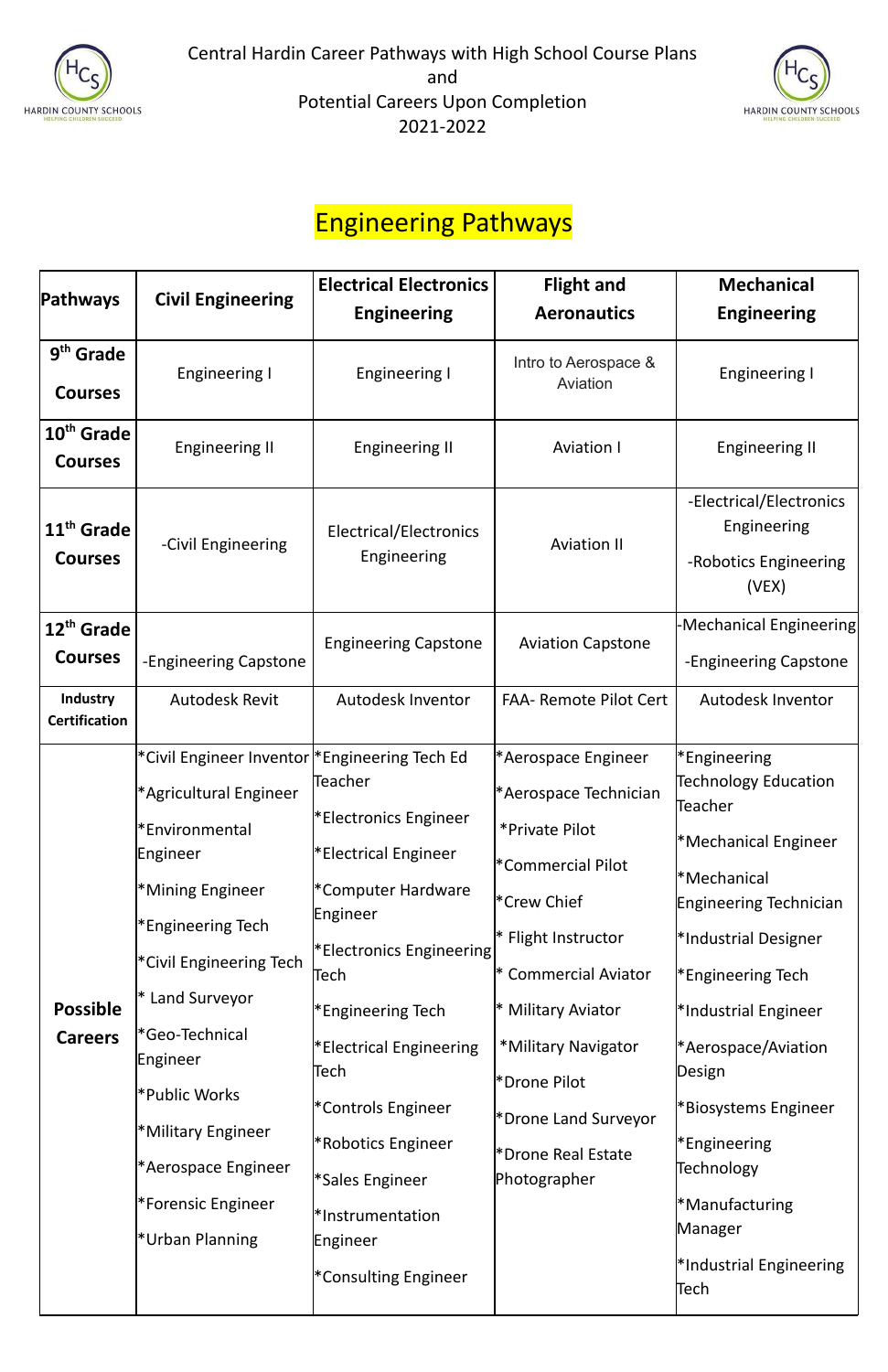



### Family and Consumer Sciences

| <b>Pathways</b>                           | <b>Consumer and Family</b><br><b>Services</b>                                                                                                                                                                                                                                                                                                                             | <b>Culinary and Food</b><br><b>Services</b>                                                                                                                               | <b>Early Childhood</b><br><b>Education</b>                                                                                                                                                                                               | Hospitality, Travel,<br><b>Tourism, and Recreation</b>                                                                                                                                                                                                                                                                                                                            |
|-------------------------------------------|---------------------------------------------------------------------------------------------------------------------------------------------------------------------------------------------------------------------------------------------------------------------------------------------------------------------------------------------------------------------------|---------------------------------------------------------------------------------------------------------------------------------------------------------------------------|------------------------------------------------------------------------------------------------------------------------------------------------------------------------------------------------------------------------------------------|-----------------------------------------------------------------------------------------------------------------------------------------------------------------------------------------------------------------------------------------------------------------------------------------------------------------------------------------------------------------------------------|
| 9 <sup>th</sup> Grade<br><b>Courses</b>   | <b>FCS Essentials</b>                                                                                                                                                                                                                                                                                                                                                     | -FCS Essentials<br>-Introduction to Culinary                                                                                                                              | <b>FCS Essentials</b>                                                                                                                                                                                                                    | -Foods and Nutrition OR<br>-FCS Essentials                                                                                                                                                                                                                                                                                                                                        |
| 10 <sup>th</sup> Grade<br><b>Courses</b>  | <b>Foods and Nutrition</b>                                                                                                                                                                                                                                                                                                                                                | -Introduction to Culinary<br>-Foods and Nutrition<br>-Advanced Foods and<br><b>Nutrition</b>                                                                              | -Relationships<br>-Parenting                                                                                                                                                                                                             | <b>Principles of Hospitality</b>                                                                                                                                                                                                                                                                                                                                                  |
| $ 11^{\text{th}}$ Grade<br><b>Courses</b> | -Relationships / Parenting                                                                                                                                                                                                                                                                                                                                                | <b>Culinary I and ServSafe</b>                                                                                                                                            | Early Lifespan<br>Development                                                                                                                                                                                                            | -Marketing Principles<br>-Advanced Foods and<br><b>Nutrition</b>                                                                                                                                                                                                                                                                                                                  |
| 12 <sup>th</sup> Grade<br><b>Courses</b>  | -Money Skills for Math<br>-Relationships/Parenting<br>$-Co$ -op                                                                                                                                                                                                                                                                                                           | -Culinary Arts II<br>-Special topics<br>-Culinary Internship                                                                                                              | <b>Child Development</b><br>Services I/II<br>$-Co$ -op                                                                                                                                                                                   | <b>Marketing Education Co-op</b>                                                                                                                                                                                                                                                                                                                                                  |
| <b>Industry</b><br><b>Certification</b>   | <b>AAFCS PrePac</b>                                                                                                                                                                                                                                                                                                                                                       | ServSafe Food Manager's<br>Credential OR<br><b>AAFCS PrePac OR</b><br><b>ProStart Certificate</b>                                                                         | -CCCC<br>-Orientation Training<br>-Pediatric Head Trauma<br><b>OR CDA</b>                                                                                                                                                                | <b>CHTMP</b>                                                                                                                                                                                                                                                                                                                                                                      |
| <b>Possible</b><br><b>Careers</b>         | *Social Worker<br>*Abuse/Crisis Counselor<br><sup>*</sup> Credit Counselor<br>*Cooperative Extension<br> Agent<br>Family and Consumer <sup>*</sup><br>Scientist<br>*Genetic Counselor<br>*Gerontologist<br>* Human Resources<br>*Leisure Activities Counselor<br><sup>*</sup> Life Coach<br>*Marriage and Family<br>Therapist<br>*Mental Health Professional<br>*Lobbyist | *Chef/Cook<br>*Baker<br>*Entrepreneur<br>*Food Inspector<br>*Butcher<br><i><b>*Caterer</b></i><br>*Quality Control<br>*Food Critic<br>*Food Stylist<br>*Food Photographer | *Early Childhood Educator<br>*Psychologist<br><sup>*</sup> Nanny<br>*Pediatrician<br>*Midwife<br>*STARS Coordinator<br>*Cabinet of Health and<br><b>Family Services Licensing</b><br>*Daycare Inspector/Rater<br>*First Steps Consultant | *Travel Agent<br>* Manager (restaurant<br>/hotel/Resort)<br>Fevent Planner<br>*Spa Manager<br>*Sports Event Manager<br>*Wedding Coordinator<br>l*Caterer<br><sup>*</sup> Executive Chef<br>*Group Sales<br>*Tour Guide<br><sup>*</sup> Conference and Convention<br>Center Worker / Manager<br>*Marketing for a City or<br>Company<br><sup>*</sup> Theme Park<br>Marketer/Manager |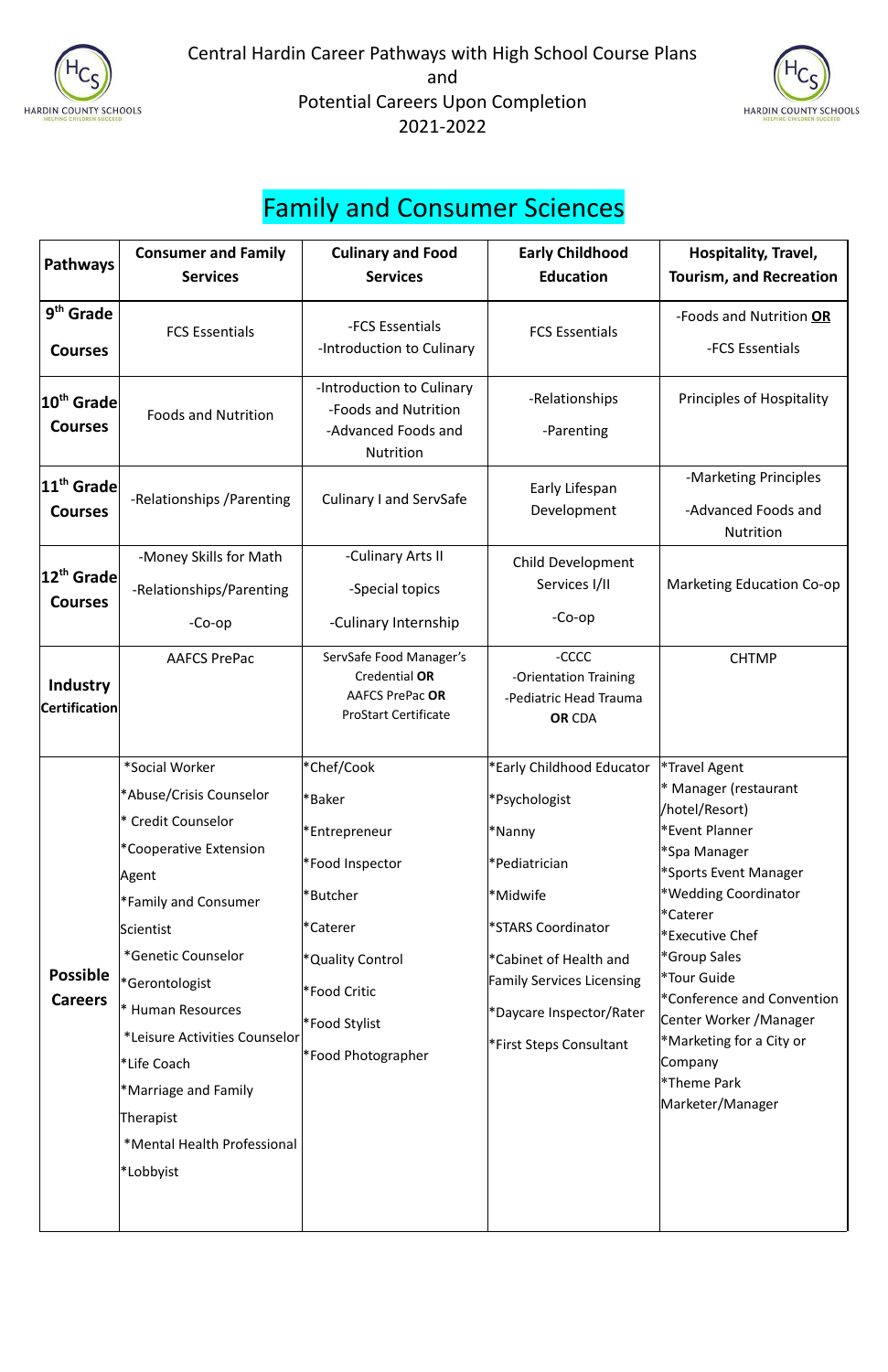



## Health Science

| Pathways                                    | <b>EKG Technology</b><br>/Technician                                                                                                                                                                                                                                          | <b>Pharmacy</b><br><b>Technician</b>                                                  | Phlebotomy<br><b>Technician</b>                                 | <b>Pre-Nursing</b>                                                                                                                                      | <b>Medical</b><br>Administrative<br><b>Assisting</b>                                                                                                                                                                                             |
|---------------------------------------------|-------------------------------------------------------------------------------------------------------------------------------------------------------------------------------------------------------------------------------------------------------------------------------|---------------------------------------------------------------------------------------|-----------------------------------------------------------------|---------------------------------------------------------------------------------------------------------------------------------------------------------|--------------------------------------------------------------------------------------------------------------------------------------------------------------------------------------------------------------------------------------------------|
| <b>Courses</b>                              | Science                                                                                                                                                                                                                                                                       | Science                                                                               | Science                                                         | Science                                                                                                                                                 | $\left. \mathbf{9}^{\mathsf{th}}\mathop{\mathsf{Grade}}\right _{\mathsf{Principles of Health}}$ Principles of Health $\left. \mathsf{Principles of Health}\right $ Principles of Health $\left. \mathsf{Principles of Health}\right $<br>Science |
| $10^{\text{th}}$<br>Grade<br><b>Courses</b> | Medical<br>Terminology<br>/Emergency<br>Procedures                                                                                                                                                                                                                            | Medical<br>Terminology<br>/Emergency<br>Procedures                                    | Medical<br>Terminology<br>/Emergency<br>Procedures              | Medical<br>Terminology<br>/Emergency<br>Procedures                                                                                                      | Medical<br>Terminology<br>/Emergency<br>Procedures                                                                                                                                                                                               |
| $11^{\text{th}}$<br>Grade<br><b>Courses</b> | Anatomy/Body<br><b>Structures</b>                                                                                                                                                                                                                                             | Anatomy/Body<br><b>Structures</b>                                                     | Anatomy/Body<br><b>Structures</b>                               | -Anatomy/Body<br><b>Structures</b><br>- Medicaid Nurse<br>Aide                                                                                          | <b>Medical Office</b><br>Procedures                                                                                                                                                                                                              |
| $12^{\text{th}}$<br>Grade<br><b>Courses</b> | -EKG Technology<br>-Medical Math                                                                                                                                                                                                                                              | <b>Pharmacy Tech</b>                                                                  | Phlebotomy                                                      | -Medicaid Nurse<br>Aide-Advanced<br><b>Nursing</b>                                                                                                      | Medical<br>Administrative<br>Internship                                                                                                                                                                                                          |
| Industry<br><b>Certification</b>            | <b>NHA Certified</b><br><b>EKG Technician</b>                                                                                                                                                                                                                                 | <b>NHA Certified</b><br>Pharmacy<br>Technician                                        | <b>NHA</b> certified<br>Phlebotomy<br>Technician                | <b>State Registered</b><br><b>Nursing Assistant</b><br>(SRNA)                                                                                           | -NHA Billing and<br><b>Coding Specialist</b><br>(CBCS) OR<br>-NHA Certified Medical<br>Administrative<br>Assistant (CMAA)                                                                                                                        |
| <b>Careers</b>                              | *EKG Technician<br>*Diagnostic<br>Medical<br>Sonographer<br>*Medical Assistant<br>*Medical Lab Tech<br>*Radiologist<br>Possible  * Cardiac Monitor<br>Technician.<br>*Cardiographic<br>Technician.<br>*Rhythm Analysis<br>Technician.<br>*Telemetry<br>Monitor<br>Technician. | *Pharmacy<br>Technician<br><i>*Customer Service</i><br>Representative.<br>Pharmacist. | *Medical Lab Tech<br>*Phlebotomist<br><b>*Medical Assistant</b> | <b>*Licensed Practical</b><br>Nurse<br>l*Nurse<br>*Nurse Practitioner<br><b>*Nursing Assistant</b><br>Physician's <sup>*</sup><br>Assistant<br>l*Doctor | *Medical office<br>assistant<br>*Medical office<br>receptionist<br>*Medical Records<br><b>Clerk</b><br><b>Medical Billing</b><br><b>Clerk</b><br>*Customer Service<br>Representative                                                             |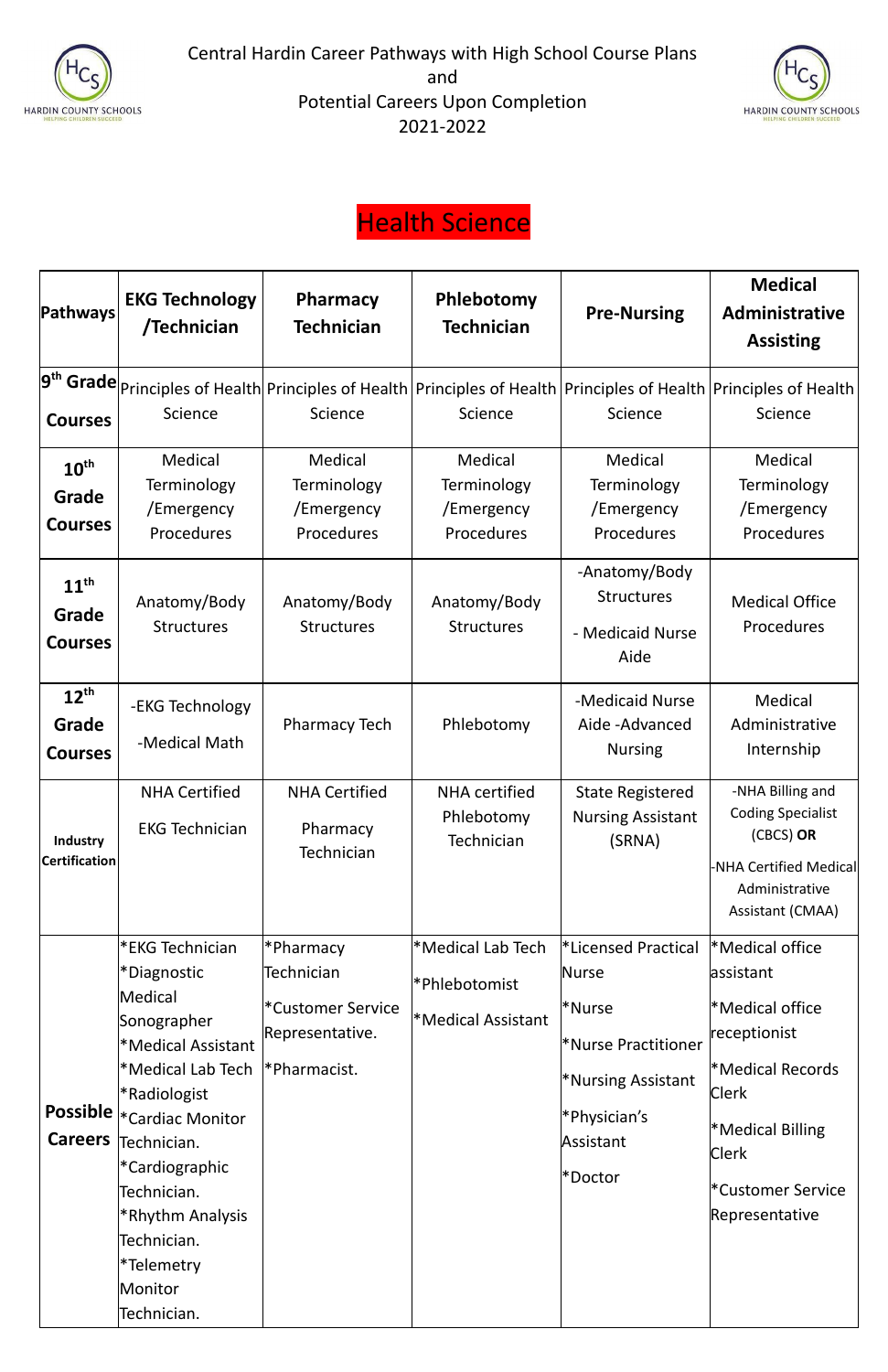



## Computer Science

| <b>Pathways</b>                          | Computer<br>Programming                                                                                                                                              | <b>Digital Design and</b><br><b>Game Development</b>                                                                                                      | <b>Network</b><br>Administration                                                                                                  | <b>Network Security</b>                                                         |
|------------------------------------------|----------------------------------------------------------------------------------------------------------------------------------------------------------------------|-----------------------------------------------------------------------------------------------------------------------------------------------------------|-----------------------------------------------------------------------------------------------------------------------------------|---------------------------------------------------------------------------------|
| 9 <sup>th</sup> Grade<br><b>Courses</b>  | -Computer Literacy<br>-Digital Literacy                                                                                                                              | <b>Digital Literacy</b>                                                                                                                                   | <b>Digital Literacy</b>                                                                                                           | <b>Digital Literacy</b>                                                         |
| 10 <sup>th</sup> Grade<br><b>Courses</b> | Introduction to<br>Programming                                                                                                                                       | Introduction to<br>Programming                                                                                                                            | <b>Computer Hardware and</b><br>Software Maintenance                                                                              | <b>Computer Hardware</b><br>and Software<br>Maintenance                         |
| 11 <sup>th</sup> Grade<br><b>Courses</b> | Project-Based<br>Programming                                                                                                                                         | Game Design and<br><b>Development Principles</b>                                                                                                          | Introduction to<br><b>Networking Concepts</b>                                                                                     | Introduction to<br><b>Networking Concepts</b>                                   |
| 12 <sup>th</sup> Grade<br><b>Courses</b> | <b>Information Technology</b><br>Internship                                                                                                                          | Introduction to Digital<br><b>3D Game Graphics</b>                                                                                                        | -Information Technology<br>Internship<br>-MS Client/Server<br>Configuration                                                       | -Security<br>Fundamentals<br>-Information<br>Technology Internship              |
| <b>Industry</b><br><b>Certification</b>  | MTA: 2 Exams Regd-<br>HTML5 App Dev, Intro<br>to Programming using<br>HTML and CSS or Java<br>or Javascript or Python, Based or Javascript or<br>Software Dev. Fund. | MTA: 2 Exams Regd-<br>HTML5 App Dev, Intro to Mobility and Device,<br>Programming using<br><b>HTML and CSS or Block</b><br>Python, Software Dev.<br>Fund. | MTA: 2 Exams Regd-<br><b>Windows Operating</b><br>System, Windows Server<br>Admin, Network<br>Fundamentals, Cloud<br>Fundamentals | -MTA: Security<br><b>Fundamentals and</b><br>-Comptia IT<br><b>Fundamentals</b> |
|                                          | *Computer<br>Programmer<br>*Computer Software<br>Engineer<br>*Database Developer                                                                                     | <sup>*</sup> IT Project Manager<br>*Computer Animator<br>*Cartoonist                                                                                      | *Network Server<br>*Administrator<br>Support Team Member<br>*Quality Assurance<br>System Analyst<br>*Sales Representative         | *Computer Network<br>Specialist<br>*Electronics Engineer<br>*Computer Hardware  |

|                 | *Computer Hardware              | <sup>*</sup> Game Designer       | Saics Incipi cscritative      |                              |
|-----------------|---------------------------------|----------------------------------|-------------------------------|------------------------------|
|                 |                                 |                                  | *Technical Support            | Engineer                     |
|                 | Engineer                        | <sup>*</sup> Game Design Analyst | Representative                |                              |
|                 | *Computer Systems               |                                  | *Technical Writing            | *System Systems              |
| <b>Possible</b> | Analyst                         | l*Webmaster                      | Expert                        | Technician                   |
| <b>Careers</b>  | *Web Developer                  |                                  | *Electronics Engineer         |                              |
|                 | *Information Security           | *Web Developer                   | *Hardware Engineer            | <sup>*</sup> Quality Control |
| Analyst         |                                 |                                  | *System Administrator         | Analyst                      |
|                 | *Computer Network               | <i><b>*Website Designer</b></i>  | *Network Administrator        |                              |
|                 | Specialist                      |                                  | *Microsoft Server Admin       |                              |
|                 | <sup>*</sup> IT Project Manager |                                  | Microsoft Server Support Team |                              |
|                 |                                 |                                  | *Cisco Network Administrator  |                              |
|                 |                                 |                                  | *Cisco Engineer               |                              |
|                 |                                 |                                  | *Cisco Hardware Engineer      |                              |
|                 |                                 |                                  | *Cisco System Administrator   |                              |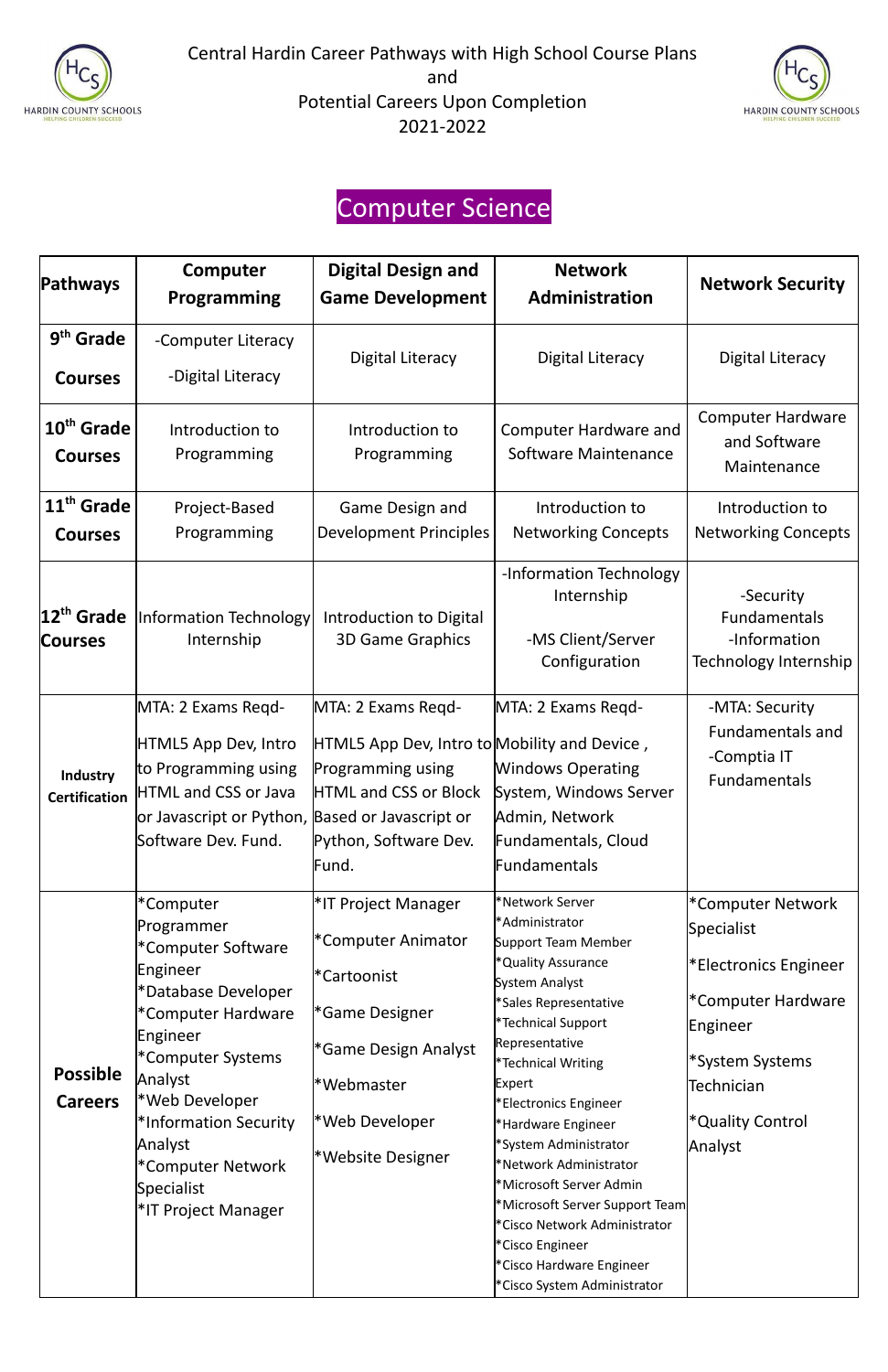





## Construction JROTC Law and Public Safety

| <b>Pathways</b>                          | <b>Electrical</b><br><b>Construction</b><br><b>Engineering</b>                                                                   | <b>Residential</b><br><b>Maintenance</b>                                                                                                                                                                                                                                                                                                                                                          | <b>Army JROTC</b>                                                                                                                                                                                                                                                                          | <b>Fire Science and</b><br><b>Firefighting</b>                                                                                                                    | Law<br><b>Enforcement</b><br><b>Services</b>                                                                                                                                             |
|------------------------------------------|----------------------------------------------------------------------------------------------------------------------------------|---------------------------------------------------------------------------------------------------------------------------------------------------------------------------------------------------------------------------------------------------------------------------------------------------------------------------------------------------------------------------------------------------|--------------------------------------------------------------------------------------------------------------------------------------------------------------------------------------------------------------------------------------------------------------------------------------------|-------------------------------------------------------------------------------------------------------------------------------------------------------------------|------------------------------------------------------------------------------------------------------------------------------------------------------------------------------------------|
| 9 <sup>th</sup> Grade<br><b>Courses</b>  | Engineering I                                                                                                                    | Intro to Building and<br><b>Apartment Maintenance</b>                                                                                                                                                                                                                                                                                                                                             | <b>JROTC I</b>                                                                                                                                                                                                                                                                             |                                                                                                                                                                   | Introduction to<br><b>Criminal Justice</b>                                                                                                                                               |
| 10 <sup>th</sup> Grade<br><b>Courses</b> | <b>Engineering II</b>                                                                                                            | Residential Maintenance<br>Carpentry                                                                                                                                                                                                                                                                                                                                                              | <b>JROTC II</b>                                                                                                                                                                                                                                                                            |                                                                                                                                                                   | Law Enforcement                                                                                                                                                                          |
| 11 <sup>th</sup> Grade<br><b>Courses</b> | <b>Residential HVAC or</b><br>Electrical/Electronic   Interior Maintenance or<br>Masonry or Wiring or<br>Engineering<br>Plumbing |                                                                                                                                                                                                                                                                                                                                                                                                   | <b>JROTC III</b>                                                                                                                                                                                                                                                                           |                                                                                                                                                                   | Correctional Systems                                                                                                                                                                     |
| 12 <sup>th</sup> Grade<br><b>Courses</b> | Circuits I/II (ECTC)<br>prenticeship                                                                                             | <b>Residential HVAC</b><br>orInterior Maintenance<br>-Internship/co-op/ap or Masonry or Wiring or<br>Plumbing or Co-Op or<br>Internship                                                                                                                                                                                                                                                           | -JROTC IV<br>-JROTC V                                                                                                                                                                                                                                                                      | All Courses at ECTC<br>FRS 101, 102, 103, 104<br>and 204<br>* must meet<br>benchmarks to take<br>ENG 101 and math                                                 | -Criminal<br>Investigation<br>-Criminal Law Co-op                                                                                                                                        |
| <b>Industry</b><br>$ $ Certification $ $ | <b>NCCER</b><br>OSHA 10                                                                                                          | 2 NCCER Tests<br>OSHA 10                                                                                                                                                                                                                                                                                                                                                                          | JROTC 3 year<br>Certificate of<br><b>Training</b>                                                                                                                                                                                                                                          | Candidate Physical Ability<br>Test or<br><b>EMT Basic National</b><br>Certification or<br>Fire and Rescue<br>Certification or<br>First Responder<br>Certification | <b>First Responder State</b><br>Certification or<br><b>National Academies</b><br>of Emergency<br>Dispatch (NAED)                                                                         |
| <b>Possible</b><br><b>Careers</b>        | *Electrical Engineer<br>*Electrical<br>Engineering Tech<br>*Electrician                                                          | *Bricklayer /Stonemason *Administrative<br>*Concrete Mason<br>*Carpenter<br>*Construction Manager<br>*Construction<br>Tradesperson<br>*Cost Estimator<br>*Drywall Installer<br>*Electrician<br>*Energy Auditor<br>*Flooring Installer<br>*Home Inspector<br>*Plumber<br>*Pipefitter<br>*Production<br>Woodworker<br><b>Property Manager*</b><br>*Solar Energy Tech<br>*Building<br>Superintendent | Personnel<br>*Construction<br>Personnel<br>*Electronic/Equip<br>ment Repair<br>Personnel<br>*Engineering,<br>Science, And<br><b>Technical</b><br>Personnel<br>*Healthcare<br>Personnel<br>*Media And<br>Public Affairs<br>Personnel<br>*Transportation &<br>Material-Handling<br>Personnel | *Firefighter<br>*Fire Investigator<br>*Forest Firefighter                                                                                                         | *Correctional<br>Officer<br>*Crime Scene<br>Investigator<br>*Criminologist<br>*Detective<br>*Police Officer<br>*Private Investigator<br>*Probation/<br>Parole Officer<br>*Security Guard |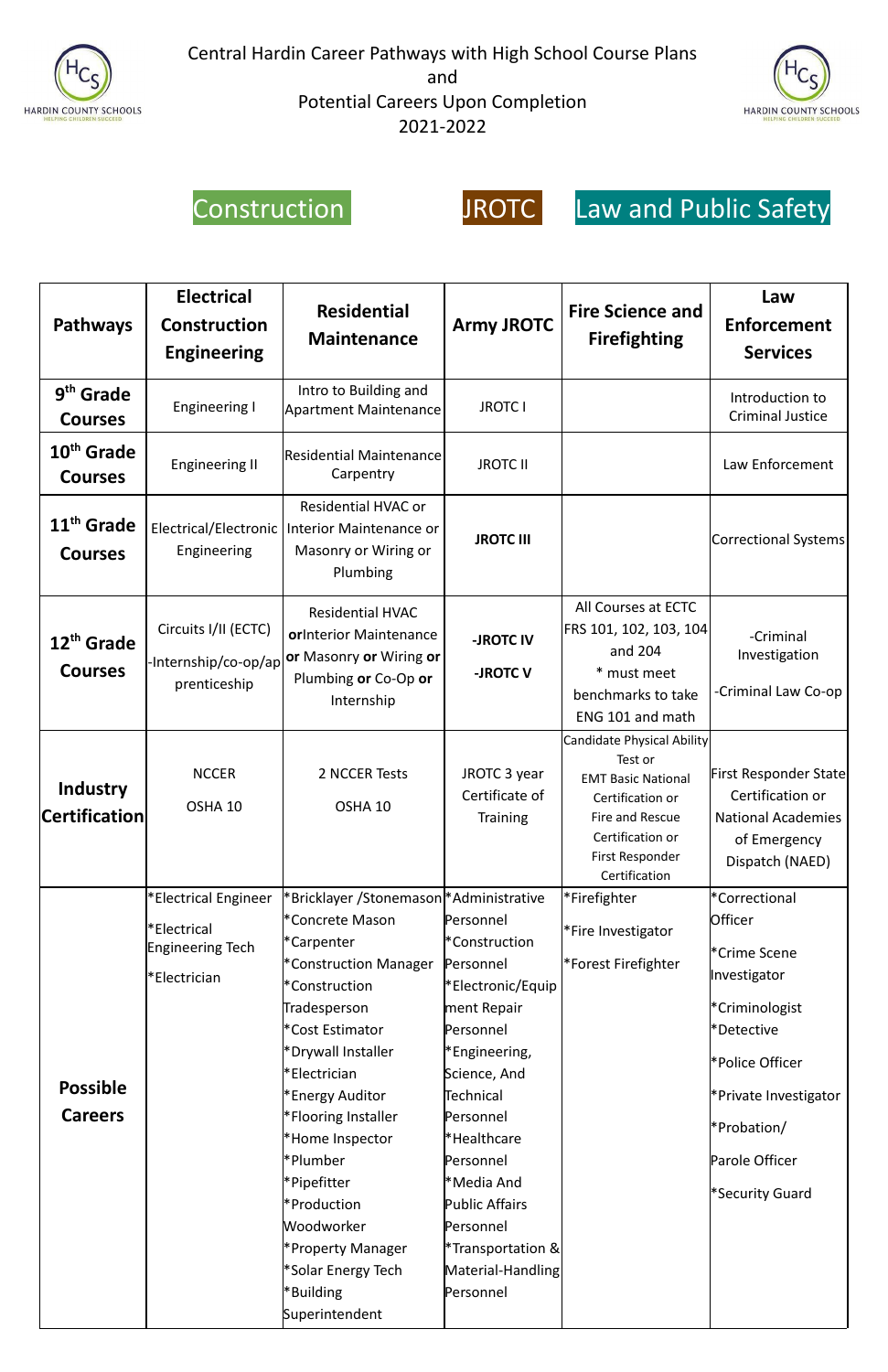



|                                          | <b>Manufacturing</b>                                                                                                                                                                                                                                            | <b>Media</b>                                                                                                                                                                                                                                                                                                             |                                                                                                                                                                                                                                          | <b>Transportation Apprentices</b>                                                                                                                                                                                                                                                              | <b>Early College</b>                                                                                                                                                                                                               |
|------------------------------------------|-----------------------------------------------------------------------------------------------------------------------------------------------------------------------------------------------------------------------------------------------------------------|--------------------------------------------------------------------------------------------------------------------------------------------------------------------------------------------------------------------------------------------------------------------------------------------------------------------------|------------------------------------------------------------------------------------------------------------------------------------------------------------------------------------------------------------------------------------------|------------------------------------------------------------------------------------------------------------------------------------------------------------------------------------------------------------------------------------------------------------------------------------------------|------------------------------------------------------------------------------------------------------------------------------------------------------------------------------------------------------------------------------------|
|                                          | <b>Technology</b>                                                                                                                                                                                                                                               | <b>ARTS</b>                                                                                                                                                                                                                                                                                                              |                                                                                                                                                                                                                                          |                                                                                                                                                                                                                                                                                                |                                                                                                                                                                                                                                    |
| <b>Pathways</b>                          | <b>Welder Entry</b><br><b>Level</b>                                                                                                                                                                                                                             | <b>Cinematography</b><br>and Video<br><b>Production</b>                                                                                                                                                                                                                                                                  | <b>Automotive</b><br>Maintenance &<br><b>Light Repair</b><br><b>Technician</b>                                                                                                                                                           | <b>Apprenticeships</b>                                                                                                                                                                                                                                                                         | Early<br><b>College</b>                                                                                                                                                                                                            |
| 9 <sup>th</sup> Grade<br><b>Courses</b>  |                                                                                                                                                                                                                                                                 | Introduction to<br><b>Media Arts</b>                                                                                                                                                                                                                                                                                     |                                                                                                                                                                                                                                          | Students start with<br>appropriate pathway                                                                                                                                                                                                                                                     | -Must complete Alg I,<br><b>Geometry and Alg II -ACT</b><br>benchmarks in English (18),                                                                                                                                            |
| 10 <sup>th</sup> Grade<br><b>Courses</b> | <b>Basic Welding</b><br>and Lab                                                                                                                                                                                                                                 | Video Studio<br><b>Fundamentals</b>                                                                                                                                                                                                                                                                                      | <b>Basic</b><br>Automotive<br>Electricity                                                                                                                                                                                                | classes to prepare<br>them for on the job<br>learning.                                                                                                                                                                                                                                         | <b>Math (22), Reading (20)</b><br>-There is also an application                                                                                                                                                                    |
| 11 <sup>th</sup> Grade<br><b>Courses</b> | <b>Shielded Metal</b><br>Arc Welding<br>/Cutting<br>Processes                                                                                                                                                                                                   | Studio Directing and<br>Performance                                                                                                                                                                                                                                                                                      | Automotive<br>Maintenance and<br>Light Repair A                                                                                                                                                                                          | Available<br>Apprenticeships:<br>Help Desk Tech (IT)<br>Diesel Mechanic (Auto)<br><b>Building Maintenance</b><br>(Construction)<br>Child Development                                                                                                                                           | Students will take 30 hours of<br>dual credit at EC3 with ECTC<br>and EC3 professors/teachers.<br>Classes operate on college<br>schedule MW or TR classes.<br>They follow the HCS<br>calendar. Science labs are on<br>ECTC campus. |
| 12 <sup>th</sup> Grade<br><b>Courses</b> | -Gas Metal Arc<br>Welding<br>- Gas Tungsten<br>Arc Welding<br>-Welding<br>Internship                                                                                                                                                                            | -Advanced Studio<br>Production<br>-Media Arts<br>Internship                                                                                                                                                                                                                                                              | Automotive<br>Maintenance and<br>Light Repair B, C,<br>and D                                                                                                                                                                             | Specialist (ECE)<br>-For individualized<br>options see your<br>transition coach.                                                                                                                                                                                                               | Students will take 30 hours of<br>dual credit at ECTC. They<br>follow the ECTC calendar.<br>Students that choose to enter<br>the pathway their senior year<br>can do so, there is an<br>application for this as well.              |
| <b>Industry</b><br><b>Certification</b>  | AWS-2F                                                                                                                                                                                                                                                          | Need 2 Adobe:<br>Premiere Pro, After<br>Effects, Photoshop                                                                                                                                                                                                                                                               | ASE (MLR)                                                                                                                                                                                                                                |                                                                                                                                                                                                                                                                                                | <b>College Readiness</b>                                                                                                                                                                                                           |
| <b>Possible</b><br><b>Careers</b>        | *Combination<br>Welder<br>Pipe Welder*<br>*Ironworker<br>*Tungsten Inert<br>Gas (TIG) Welder<br>*Certified<br><b>Welding</b><br>Inspector (CWI)<br>*Certified<br>Welding Educator<br>*Welding<br>Engineer<br>*Structural<br>Engineer<br>*Mechanical<br>Engineer | *Advertising<br>Copywriter<br>*Audio-Visual<br>Technician<br><sup>*</sup> Broadcast<br>Technician<br><sup>*</sup> Camera Operator<br>Pirector <sup>*</sup><br>Pirector of<br>Photography<br>Film and TV Crew<br>Film Editor*<br>Photographer <sup>*</sup><br>*Photojournalist<br>*Radio / Television<br>Program Director | *Automotive<br>Service Technician<br>*Auto Detailer<br>*Automotive<br>Recycler<br>*Customer Service<br>Representative<br>(Service<br>Writer/Advisor)<br>*Dispatcher<br>*Warranty Clerk<br>*Automobile<br>Salesperson<br>*Service Manager | Students can<br>apprentice with<br>Hardin County<br><b>Schools or Local</b><br>businesses to become<br>journeyman certified<br>in a skill/trade by<br>learning on the job in<br>coordination with<br>career pathway<br>courses.<br>Apprenticeships are<br>paid and subject to<br>availability. | <b>All Careers</b><br>Requiring/Preferring a College<br>Degree                                                                                                                                                                     |